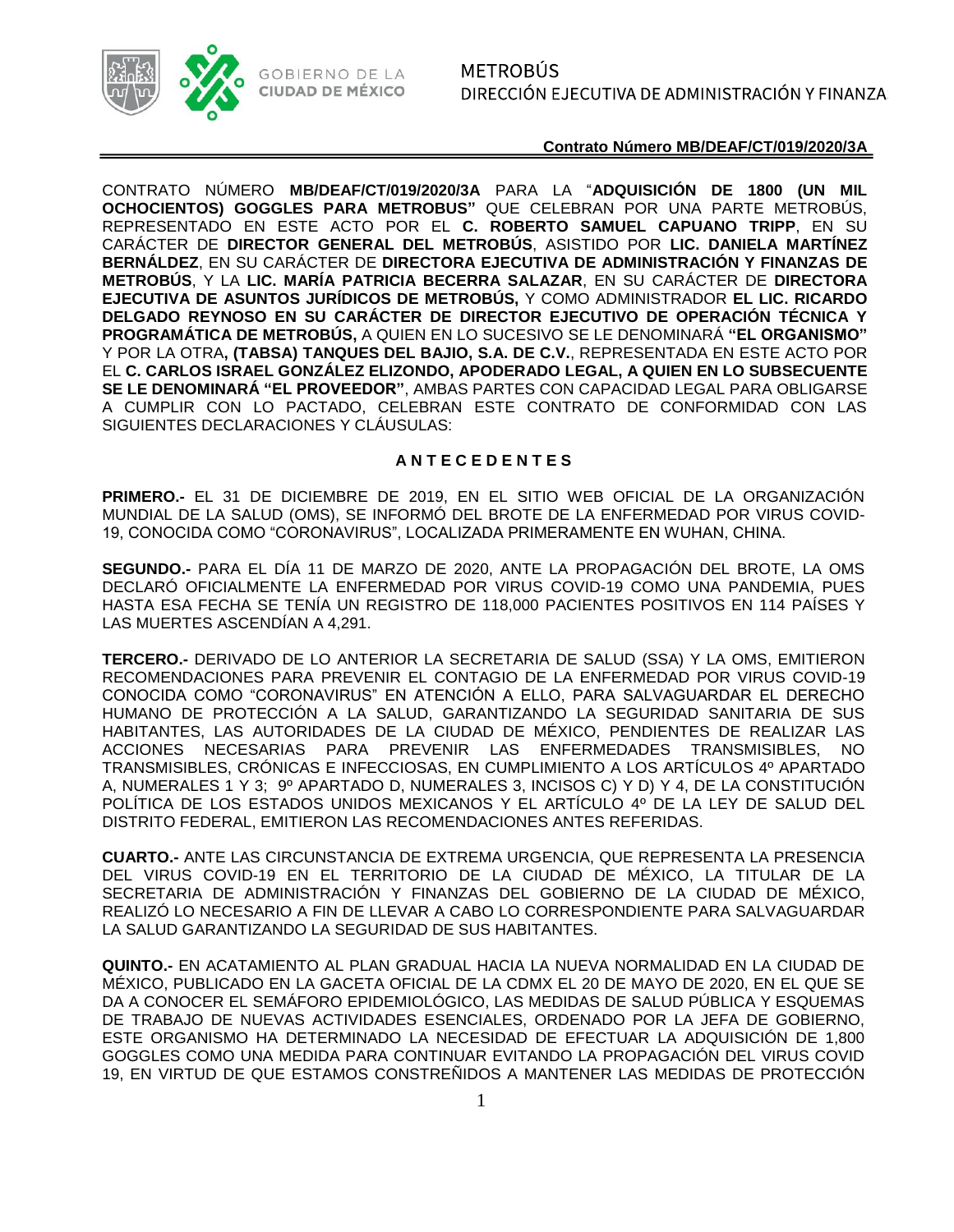

DEL PERSONAL QUE SE ENCUENTRA LABORANDO EN LAS ESTACIONES Y AUTOBUSES QUE CONFORMAN EL SISTEMA DE TRANSPORTE METROBÚS, QUE REALIZAN ACTIVIDADES DE ABASTECIMIENTO Y DISTRIBUCIÓN EN LAS ESTACIONES DE GEL ANTIBACTERIAL, SUPERVISIÓN DE LA SANITIZACIÓN EN LOS AUTOBUSES EN CADA TERMINAL DE LOS 7 CORREDORES EN OPERACIÓN, QUE REGULAN LA OPERACIÓN EN TERMINALES Y ESTACIONES INTERMEDIAS, ATIENDEN A USUARIOS QUE TIENEN ALGÚN INCIDENTE CON SUS TARJETAS O CON LAS MÁQUINAS EXPENDEDORAS, CONTROLAN ACCESOS DOSIFICANDO LA CANTIDAD DE USUARIOS QUE SUBEN A LOS VEHÍCULOS, ASÍ COMO PERSONAL QUE SE ENCUENTRA SUPERVISANDO EL PROCESO DE CONSTRUCCIÓN DE LAS OBRAS PARA LA AMPLIACIÓN DE LOS CORREDORES DEL SISTEMA, ENTRE OTRAS.

**SEXTO.-** CON FUNDAMENTO EN LO ESTABLECIDO EN EL ARTÍCULO 57 DE LA LEY DE ADQUISICIONES PARA EL DISTRITO FEDERAL Y CON LA FINALIDAD DE CONTINUAR CON LAS MEDIDAS PRECAUTORIAS PARA AMINORAR EL CONTAGIO ENTRE LOS HABITANTES DE LA CIUDAD DE MÉXICO, SE CELEBRA EL PRESENTE CONTRATO MEDIANTE EL PROCEDIMIENTO DE ADJUDICACIÓN DIRECTA AL TENOR DE LAS SIGUIENTES.

## **D E C L A R A C I O N E S**

## **I. DECLARA "EL ORGANISMO", POR CONDUCTO DE SU REPRESENTANTE:**

**I.1.-** QUE ES UNA ENTIDAD DE LA ADMINISTRACIÓN PÚBLICA DE LA CIUDAD DE MÉXICO DE ACUERDO A LO ESTABLECIDO EN LOS ARTÍCULOS 3 FRACCIONES III Y XII, 11 FRACCIÓN II, 44 FRACCIÓN I, 50, 52 Y 54 DE LA LEY ORGÁNICA DEL PODER EJECUTIVO Y DE LA ADMINISTRACIÓN PÚBLICA DE LA CIUDAD DE MÉXICO, QUE ES UN ORGANISMO PÚBLICO DESCENTRALIZADO; ASÍ COMO LO ESTABLECIDO EN EL ESTATUTO ORGÁNICO DE METROBÚS PUBLICADO EN LA GACETA OFICIAL DE LA CIUDAD DE MÉXICO, EL DÍA 20 DE MAYO DE 2019, Y DE CONFORMIDAD CON SU DECRETO DE CREACIÓN PUBLICADO EN LA GACETA OFICIAL DEL DISTRITO FEDERAL (AHORA CIUDAD DE MÉXICO) DEL 9 DE MARZO DEL 2005; QUE TIENE COMO OBJETO LA PLANEACIÓN, ADMINISTRACIÓN Y CONTROL DEL SISTEMA DE CORREDORES DE TRANSPORTE PÚBLICO DE PASAJEROS DE LA CIUDAD DE MÉXICO METROBÚS. **ANEXO 1.**

**I.2.-** QUE EL C. ROBERTO SAMUEL CAPUANO TRIPP, ACREDITA SU PERSONALIDAD COMO DIRECTOR GENERAL DEL ORGANISMO PÚBLICO DESCENTRALIZADO METROBÚS, DE ACUERDO AL NOMBRAMIENTO DE FECHA 5 DE DICIEMBRE DEL 2018, OTORGADO POR LA JEFA DE GOBIERNO DE LA CIUDAD DE MÉXICO, DRA. CLAUDIA SHEINBAUM PARDO, Y QUE CUENTA CON LAS ATRIBUCIONES Y FACULTADES SUFICIENTES Y AMPLIAS PARA CELEBRAR EL PRESENTE CONTRATO EN TÉRMINOS DE LO DISPUESTO POR EL ARTÍCULO DECIMOCUARTO DEL DECRETO DE CREACIÓN DE METROBÚS PUBLICADO EN LA GACETA OFICIAL DEL DISTRITO FEDERAL (AHORA CIUDAD DE MÉXICO) DE FECHA 9 DE MARZO DEL 2005, Y EL ARTÍCULO 74 DE LA LEY ORGÁNICA DEL PODER EJECUTIVO Y DE LA ADMINISTRACIÓN PÚBLICA DE LA CIUDAD DE MÉXICO. **ANEXO 2**.

**I.3.-** QUE REQUIERE DE LA ADQUISICIÓN DE LOS BIENES OBJETO DEL PRESENTE INSTRUMENTO**.**

**I.4.-** QUE LA DIRECCIÓN EJECUTIVA DE ADMINISTRACIÓN Y FINANZAS DE METROBUS MEDIANTE OFICIO DE ADJUDICACIÓN No. **MB/DEAF/527/2020** DE FECHA **22 DE JULIO DEL 2020** Y CON FUNDAMENTO EN LO DISPUESTO EN LOS ARTÍCULOS 134 DE LA CONSTITUCIÓN POLÍTICA DE LOS ESTADOS UNIDOS MEXICANOS; 27 INCISO C), 28 Y 57 DE LA LEY DE ADQUISICIONES PARA EL DISTRITO FEDERAL VIGENTE, EN CUMPLIMIENTO AL PLAN GRADUAL HACIA LA NUEVA NORMALIDAD EN LA CIUDAD DE MÉXICO, PUBLICADO EN LA GACETA OFICIAL DE LA CDMX EL 20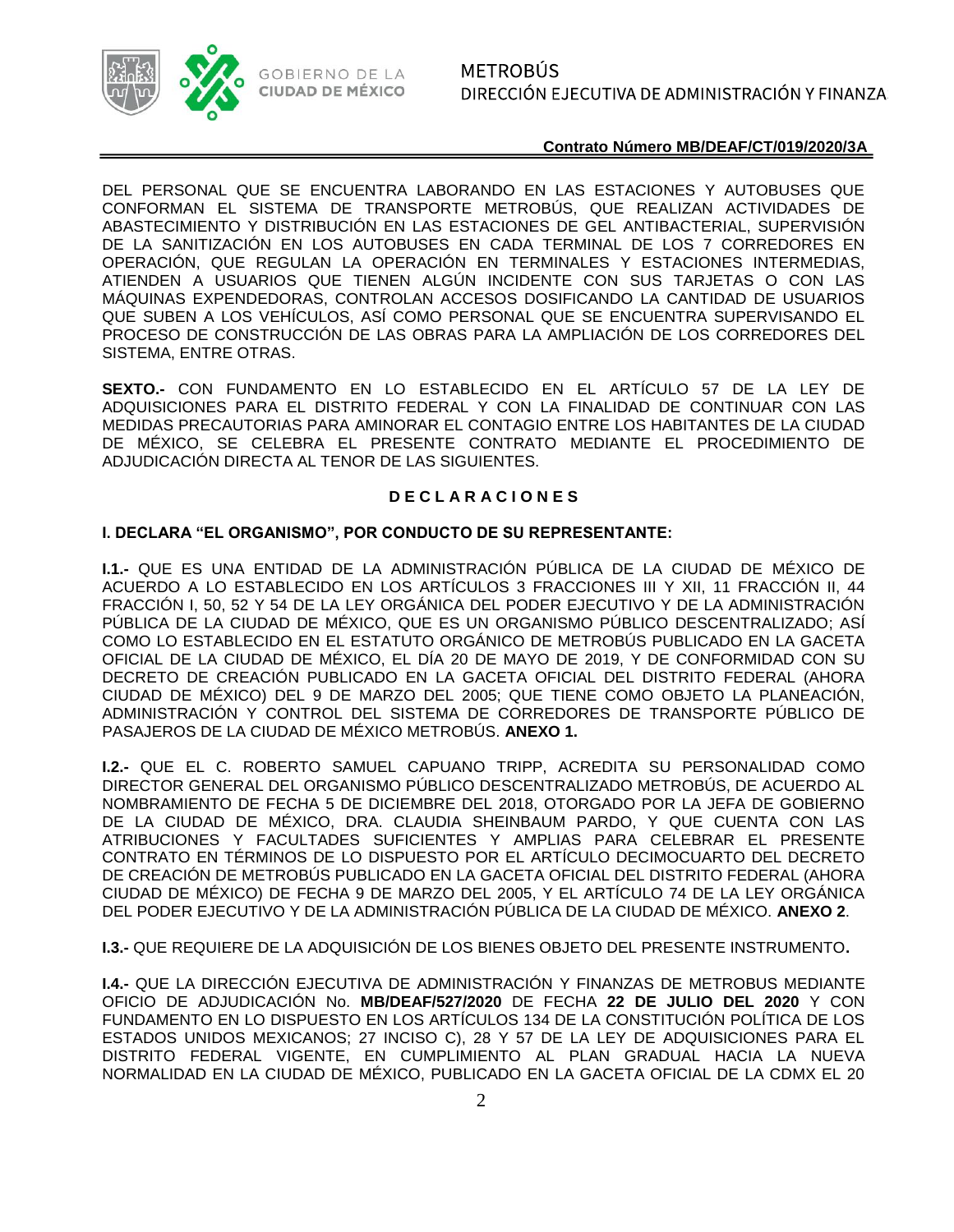

DE MAYO DE 2020, EN EL QUE SE DA A CONOCER EL SEMÁFORO EPIDEMIOLÓGICO, LAS MEDIDAS DE SALUD PÚBLICA Y ESQUEMAS DE TRABAJO DE NUEVAS ACTIVIDADES ESENCIALES, ORDENADO POR LA JEFA DE GOBIERNO, EL CUAL DERIVO COMO CONSECUENCIA DE LA PANDEMIA GENERADA POR EL VIRUS COVID-19, Y DEBIDO A QUE EL METROBÚS ES UN SISTEMA DE TRANSPORTE DE LA CDMX QUE CUENTA CON UNA AFLUENCIA DIARIA DE MÁS DE UN MILLÓN DE PERSONAS, TENIÉNDOSE CONTACTO CONSTANTE CON LOS USUARIOS, ES NECESARIO CONTINUAR UTILIZANDO EQUIPO DE PROTECCIÓN COMO UNA MEDIDA PREVENTIVA PARA AMINORAR LA PROPAGACIÓN DE DICHO VIRUS. POR LO CUAL DEL ANÁLISIS REALIZADO A LA PROPUESTA TÉCNICA Y ECONÓMICA DE "**EL PROVEEDOR"** SE CONCLUYÓ QUE OFERTÓ LAS MEJORES CONDICIONES DISPONIBLES EN CUANTO A PRECIO, CALIDAD, FINANCIAMIENTO, OPORTUNIDAD Y DEMÁS CIRCUNSTANCIAS PERTINENTES OTORGÁNDOSELE LA **ADJUDICACIÓN DIRECTA** DE LA "**ADQUISICIÓN DE 1800 GOGGLES PARA METROBUS".**

**I.5.-** QUE SE CUENTA CON LA SUFICIENCIA EN LA PARTIDA **2721 "PRENDAS DE SEGURIDAD Y PROTECCIÓN PERSONAL",** CONFORME A LAS AFECTACIONES PRESUPUESTARIAS COMPENSADAS CON NÚMEROS A 10 PD MB 6000 Y A 10 PD MB 6045 COMUNICADAS POR LA DIRECCIÓN GENERAL DE GASTO EFICIENTE B PERTENECIENTE A LA SUBSECRETARÍA DE EGRESOS DE LA SECRETARÍA DE ADMINISTRACIÓN Y FINANZAS DE LA CDMX, PARA CUMPLIR CON EL PAGO DEL MONTO SEÑALADO EN LA CLÁUSULA SEGUNDA.

**I.6.-** QUE PARA TODO LO RELACIONADO CON EL PRESENTE CONTRATO, SEÑALA COMO DOMICILIO PARA OIR Y RECIBIR NOTIFICACIONES EL UBICADO EN: **AVENIDA CUAUHTÉMOC NÚMERO 16, SEGUNDO PISO, COLONIA DOCTORES, ALCALDÍA EN CUAUHTÉMOC, C.P. 06720, EN ESTA CIUDAD DE MÉXICO.**

## **II.- DECLARA "EL PROVEEDOR" A TRAVÉS DE SU REPRESENTANTE LEGAL:**

**II.1.-** QUE ES UNA SOCIEDAD LEGALMENTE CONSTITUIDA, COMO SE ACREDITA CON LA ESCRITURA PÚBLICA NÚMERO No. **558** DE FECHA **23 DE JULIO DE 2012**, PASADA ANTE LA FE DEL NOTARIO PÚBLICO NÚMERO **49** DE **TORREÓN, COAH.**, **LIC. HÉCTOR AUGUSTO GORAY VALDEZ**, E INSCRITA EN EL REGISTRO PÚBLICO DE COMERCIO CON NÚMERO **10824-2** DE FECHA **15 DE AGOSTO DE 2012. "ANEXO 3".**

**II.2.-** QUE SU **APODERADO** LEGAL EL **C. CARLOS ISRAEL GONZÁLEZ ELIZONDO**, ACREDITA SU PERSONALIDAD Y FACULTADES PARA SUSCRIBIR EL PRESENTE INSTRUMENTO EN LOS TÉRMINOS DE LA ESCRITURA PÚBLICA NÚMERO **87** DE **FECHA 26 DE MAYO DE 2015**, PASADA ANTE LA FE DEL NOTARIO PÚBLICO NÚMERO **52** DE **TORREÓN, COAH., LIC. PEDRO C. MARTÍNEZ POPE. "ANEXO 4".**

**II.3.-** QUE SU REPRESENTADA, CONFORME A LOS ESTATUTOS QUE RIGEN SU ACTUACIÓN, TIENE POR OBJETO EN SU NUMERAL 6, PRESTAR LOS SERVICIOS DE **COMPRA, VENTA, ARRENDAMIENTO, DISTRIBUCIÓN, COMERCIALIZACIÓN, IMPORTACIÓN Y EXPORTACIÓN POR CUALQUIER TÍTULO LEGAL, MOBILIARIOS, EQUIPOS, MAQUINARIA, APARATOS, ELEMENTOS, HERRAMIENTAS, PARTES, REFACCIONES Y ACCESORIOS. "ANEXO 3".**

**II.4.-** QUE SU REGISTRO FEDERAL DE CONTRIBUYENTES EXPEDIDO POR LA SECRETARÍA DE HACIENDA Y CRÉDITO PÚBLICO ES **TAB120723AG8**, CUYA COPIA SIMPLE SE INCORPORA Y FORMA PARTE DEL PRESENTE INSTRUMENTO COMO "**ANEXO 5"**.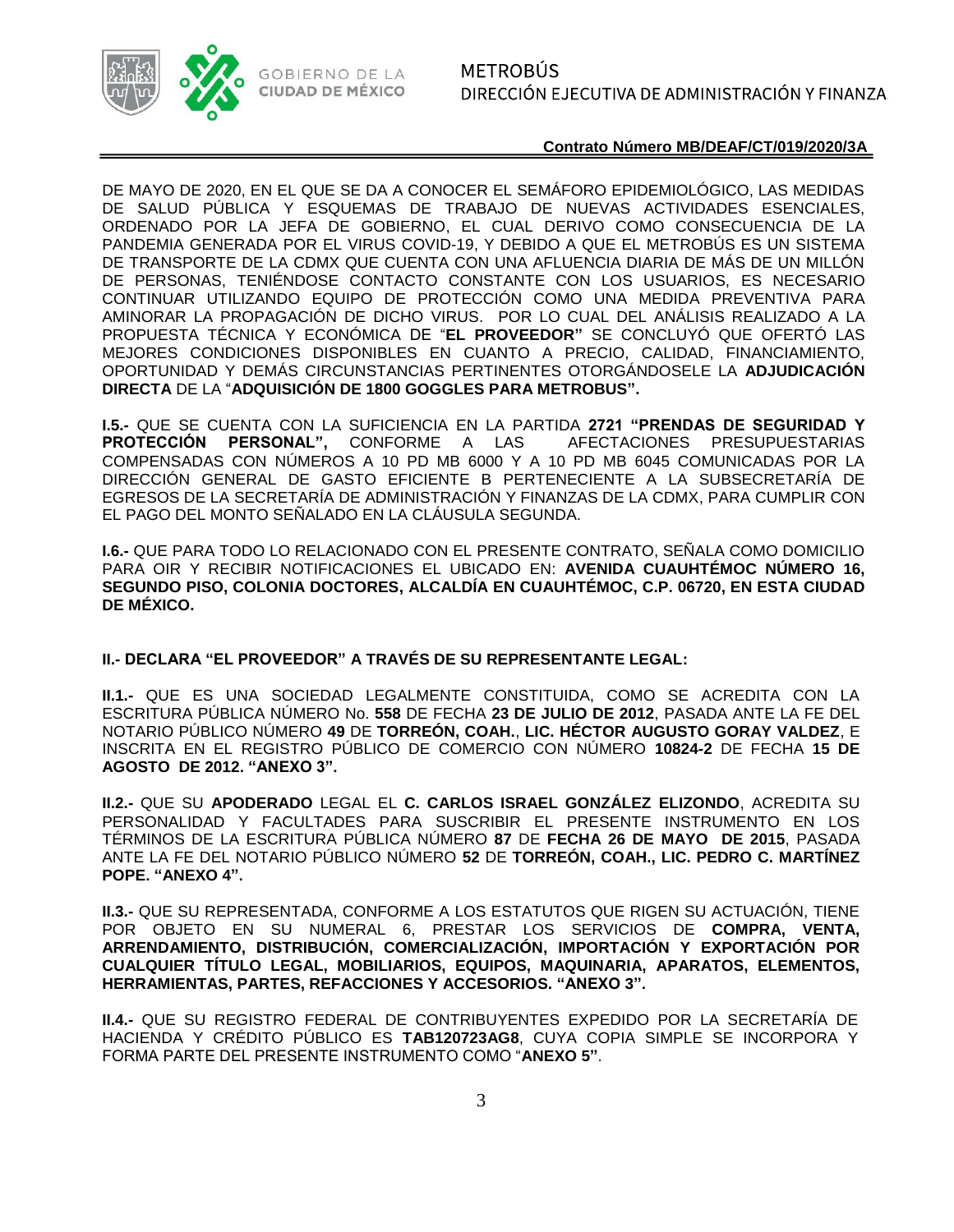

**II.5.-** QUE LOS SOCIOS DE SU REPRESENTADA, LOS MIEMBROS DE LA ADMINISTRACIÓN DE LA MISMA, SUS APODERADOS Y REPRESENTANTES LEGALES; EL PERSONAL QUE LABORA AL SERVICIO DE AQUELLA, ASÍ COMO LOS CÓNYUGES DE TODOS ELLOS NO TIENEN LAZOS DE CONSANGUINIDAD NI DE AFINIDAD HASTA EL CUARTO GRADO, CON PERSONA ALGUNA QUE LABORE EN LA ADMINISTRACIÓN PÚBLICA DE LA CIUDAD DE MÉXICO, Y ENTRE CUYAS FUNCIONES SE ENCUENTRA LA DE PARTICIPAR EN ACTIVIDADES RELATIVAS A LA ENAJENACIÓN DE LOS BIENES QUE SON MATERIA DEL PRESENTE CONTRATO.

ASÍ MISMO DECLARA QUE LAS PERSONAS Y FUNCIONARIOS DE SU REPRESENTADA ANTES MENCIONADOS TAMPOCO TIENEN RELACIONES DE CARÁCTER COMERCIAL, CON EL PERSONAL DEL ORGANISMO PÚBLICO DESCENTRALIZADO METROBÚS, ANTES SEÑALADOS.

**II.6.-** QUE CUENTA CON LA CAPACIDAD, EQUIPO, HERRAMIENTAS, INSTALACIONES, RECURSOS FINANCIEROS, HUMANOS Y MATERIALES, ASÍ COMO CON LA ORGANIZACIÓN PARA CELEBRAR EL PRESENTE CONTRATO.

**II. 7.** QUE SU REPRESENTADA MANIFIESTA QUE CONOCE EL CONTENIDO Y ALCANCE LEGAL DE LOS ARTÍCULOS 39 Y 39 BIS DE LA LEY DE ADQUISICIONES PARA EL DISTRITO FEDERAL Y QUE NO SE ENCUENTRA EN LOS SUPUESTOS DE IMPEDIMENTO LEGALES CORRESPONDIENTES DE DICHOS ARTÍCULOS, NI INHABILITADO O SANCIONADO POR LA SECRETARÍA DE LA CONTRALORÍA GENERAL DE LA CIUDAD DE MÉXICO, POR LA SECRETARÍA DE LA FUNCIÓN PÚBLICA DE LA ADMINISTRACIÓN PÚBLICA FEDERAL O AUTORIDADES COMPETENTES DE LOS GOBIERNOS DE LAS ENTIDADES FEDERATIVAS O MUNICIPIOS.

ASIMISMO, PARA PREVENIR Y EVITAR LA CONFIGURACIÓN DE CONFLICTO DE INTERESES, **"EL PROVEEDOR"** MANIFIESTA BAJO PROTESTA DE DECIR VERDAD QUE LOS SOCIOS, DIRECTIVOS, ACCIONISTAS, ADMINISTRADORES, COMISARIOS Y DEMÁS PERSONAL DE SUS PROCESOS DE VENTAS, COMERCIALIZACIÓN, RELACIONES PÚBLICAS O SIMILARES, NO TIENEN, NO VAN A TENER EN EL SIGUIENTE AÑO O HAN TENIDO EN EL ÚLTIMO AÑO, RELACIÓN PERSONAL, PROFESIONAL, LABORAL, FAMILIAR O DE NEGOCIOS CON LAS PERSONAS SERVIDORAS PÚBLICAS FACULTADAS EN EL PROCEDIMIENTO DE ADJUDICACIÓN.

**II.8.-** QUE MEDIANTE CONSTANCIA DE ADEUDOS CORRESPONDIENTE A LOS ADEUDOS DE CONTRIBUCIONES Y DERECHOS EMITIDA POR LA SECRETARÍA DE ADMINISTRACIÓN Y FINANZAS DE LA CIUDAD DE MÉXICO, HACE CONSTAR QUE ESTÁ AL CORRIENTE EN EL PAGO DE IMPUESTOS, DERECHOS, APROVECHAMIENTOS Y PRODUCTOS REFERIDOS EN EL NUMERAL 5.7.4 FRACCIÓN II DE LA CIRCULAR UNO DE 2019, MODIFICADA EL 04 DE SEPTIEMBRE DE 2019.

**II.9.-** QUE PARA TODO LO RELACIONADO CON EL PRESENTE CONTRATO, SEÑALA COMO DOMICILIO PARA OÍR Y RECIBIR NOTIFICACIONES EL UBICADO EN: **BLV. CAMPESTRE 2810 LOCAL 14 COL. CAÑADA DEL REFUGIO C.P. 37358, GUANAJUATO. "ANEXO 6".**

#### **III. DECLARAN AMBAS PARTES:**

**III.1.-** QUE EL PRESENTE CONTRATO SE REGULA POR LA LEY DE ADQUISICIONES PARA EL DISTRITO FEDERAL, SU REGLAMENTO Y DEMÁS DISPOSICIONES APLICABLES.

**III.2.**- QUE EN ESTE ACTO SE RECONOCEN MUTUAMENTE LA PERSONALIDAD CON QUE SE OSTENTAN Y LA CAPACIDAD PARA CELEBRAR EL PRESENTE CONTRATO.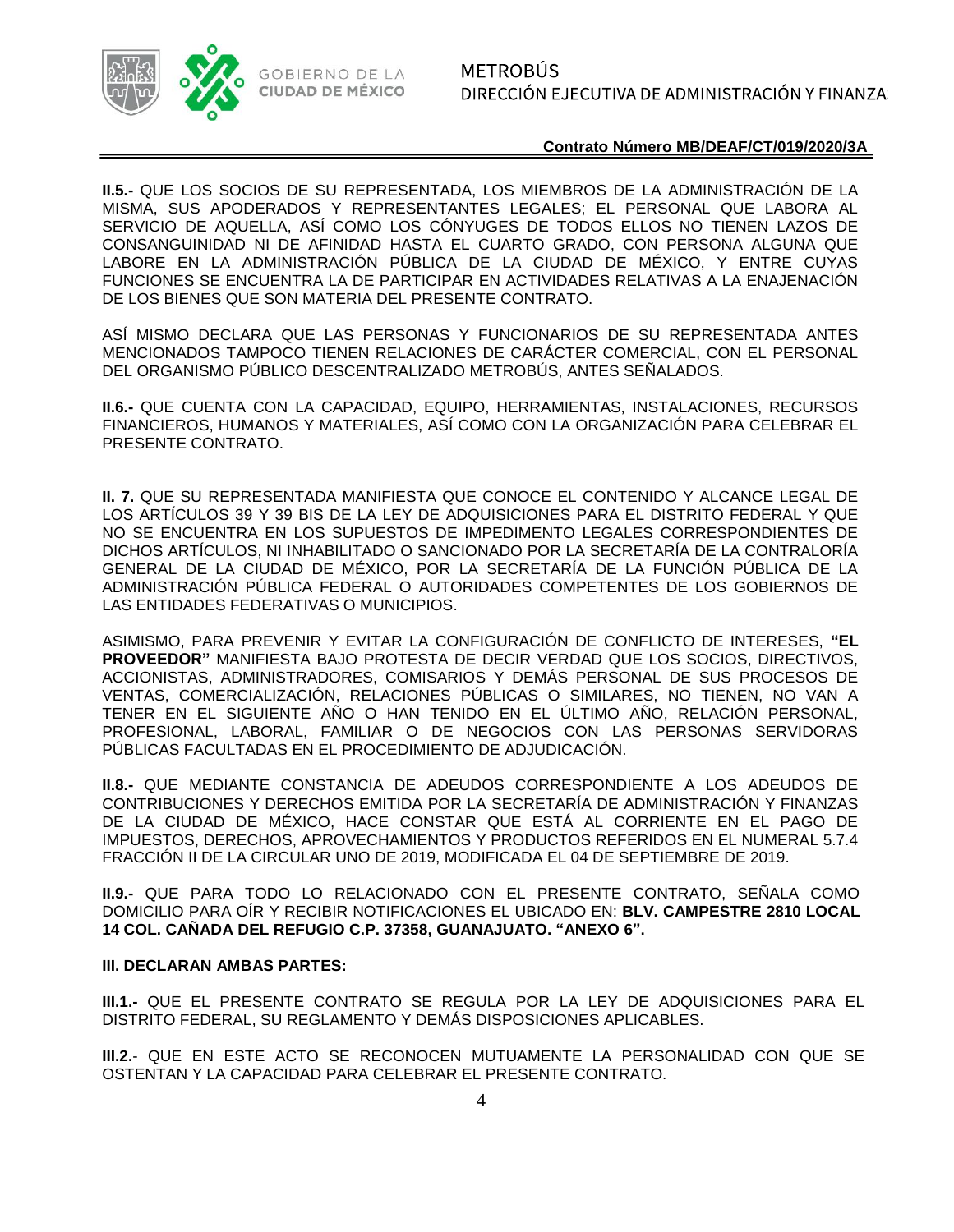

**III.3.-** QUE MANIFIESTAN BAJO PROTESTA DE DECIR VERDAD QUE EN ESTE CONTRATO NO EXISTE DOLO, LESIÓN NI MALA FE Y QUE LO CELEBRAN DE ACUERDO CON SU LIBRE VOLUNTAD.

EXPRESADO LO ANTERIOR, LAS PARTES SE OBLIGAN EL TENOR DE LAS SIGUIENTES:

## **C L Á U S U L A S**

**PRIMERA**.- **"EL PROVEEDOR"** POR VIRTUD DEL PRESENTE CONTRATO ENTREGARÁ A FAVOR DE **"EL ORGANISMO",** LOS BIENES CUYA DESCRIPCIÓN Y CANTIDAD QUE SE INDICAN A CONTINUACIÓN:

| <b>CANTIDAD</b> | <b>DESCRIPCION</b>                   |
|-----------------|--------------------------------------|
| 1800 PZAS       | ADQUISICIÓN DE GOGGLES PARA METROBUS |

LOS BIENES MATERIA DEL PRESENTE CONTRATO DEBERÁN CUMPLIR CON LAS ESPECIFICACIONES TÉCNICAS CONTENIDAS EN ESTE CONTRATO Y SU **ANEXO 7.**

EN CASO DE QUE LO SOLICITE **"EL ORGANISMO"**, **"EL PROVEEDOR"** SE OBLIGA A OTORGAR INCREMENTO EN LA CANTIDAD DE BIENES SOLICITADOS MEDIANTE MODIFICACIONES AL CONTRATO VIGENTE, SIEMPRE Y CUANDO EL MONTO TOTAL DE LAS MODIFICACIONES NO REBASEN EN SU CONJUNTO EL 25% (VEINTICINCO POR CIENTO) DEL TOTAL DEL VALOR DEL CONTRATO, SE ENCUENTREN EN EL MISMO EJERCICIO PRESUPUESTAL Y QUE EL PRECIO Y DEMÁS CONDICIONES DE LOS BIENES SEA IGUAL AL INICIALMENTE PACTADO, DEBIÉNDOSE AJUSTAR LAS GARANTÍAS DE CUMPLIMIENTO DE CONTRATO, EN SU CASO.

**SEGUNDA.- "EL ORGANISMO"**, PAGARÁ A **"EL PROVEEDOR"** POR CONCEPTO DE LA ADQUISICIÓN DE LOS BIENES OBJETO DEL PRESENTE CONTRATO LA CANTIDAD DE **(QUINIENTOS TREINTA Y NUEVE MIL NOVECIENTOS NOVENTA Y OCHO PESOS 56/100 M.N.),** INCLUIDO EL 16 % DEL IMPUESTO AL VALOR AGREGADO, **(ANEXO 8).** DESGLOSADO DE LA SIGUIENTE MANERA:

| <b>DESCRIPCIÓN</b>                     | <b>CANTIDAD</b> | UNIDAD DE MEDIDA | <b>COSTO UNITARIO SIN</b><br>I.V.A. | <b>SUBTOTAL</b> | <b>COSTO TOTAL</b><br><b>POR 1800 PIEZAS</b><br>CON I.V.A. |
|----------------------------------------|-----------------|------------------|-------------------------------------|-----------------|------------------------------------------------------------|
| <b>GOGGLES PARA</b><br><b>METROBÚS</b> | 1800            | PIEZA            | \$258.62                            | \$465,516.00    | \$539,998.56                                               |

**TERCERA.-** AMBAS PARTES CONVIENEN EN QUE **EL IMPORTE DEL PRESENTE CONTRATO SERÁ LIQUIDADO A "EL PROVEEDOR", EN UNA SOLA EXHIBICIÓN** DENTRO DE LOS 10 DÍAS NATURALES POSTERIORES A LA FECHA DE ACEPTACIÓN DE LAS FACTURAS, PREVIA LIBERACIÓN DE LA DIRECCIÓN EJECUTIVA DE OPERACIÓN TÉCNICA Y PROGRAMÁTICA DE METROBÚS, AREA ENCARGADA DE LA ADMINISTRACIÓN DEL CONTRATO.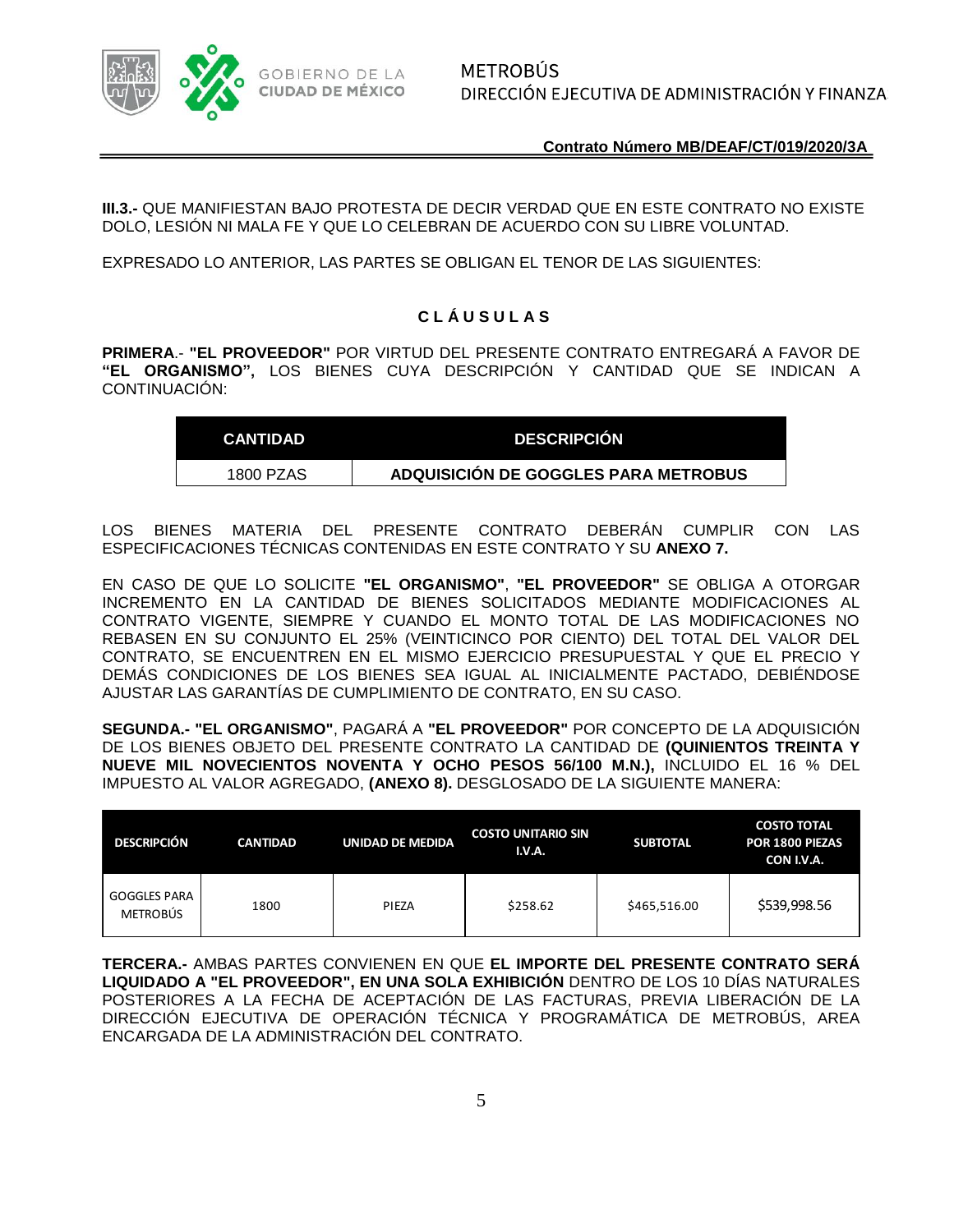

METROBÚS DIRECCIÓN EJECUTIVA DE ADMINISTRACIÓN Y FINANZA:

**Contrato Número MB/DEAF/CT/019/2020/3A**

LA(S) FACTURA(S) DEBERÁ(N) ESTAR DEBIDAMENTE REQUISITADA(S) Y DESGLOSADAS, DIRIGIDAS A NOMBRE DE **"METROBÚS"**, CON LOS SIGUIENTES DATOS FISCALES: R.F.C. **MET-050310-JB1**, DOMICILIO: **AVENIDA CUAUHTÉMOC NÚMERO 16, SEGUNDO PISO, COLONIA DOCTORES, ALCALDÍA CUAUHTÉMOC, C.P. 06720**, Y DE ACUERDO A LA CANTIDAD TOTAL MENCIONADA EN LA CLÁUSULA SEGUNDA.

"EL ORGANISMO", REALIZARÁ EL PAGO POR TRANSFERENCIA INTERBANCARIA DE ACUERDO CON LOS SIGUIENTES DATOS PROPORCIONADOS POR **"EL PROVEEDOR"**:

BANCO: **MULTIVA, S.A.** CUENTA: **00006440851** CLABE INTERBANCARIA: **1321180000064408517 (ANEXO 9).**

**CUARTA.-** AMBAS PARTES CONVIENEN EN QUE PARA EL SUPUESTO DE QUE SE REALICEN PAGOS EN EXCESO A **"EL PROVEEDOR"** ÉSTE DEBERÁ REINTEGRAR LOS REMANENTES, MÁS LOS INTERESES CORRESPONDIENTES CONFORME A UNA TASA QUE SERÁ IGUAL A LA ESTABLECIDA POR LA LEY DE INGRESOS PARA EL DISTRITO FEDERAL, PARA LOS CASOS DE PRÓRROGA PARA EL PAGO DE CRÉDITOS FISCALES.

**QUINTA.- "EL PROVEEDOR"** DEBERÁ DE REALIZAR LA **ENTREGA DE LOS BIENES** OBJETO DEL PRESENTE CONTRATO **EN UNA SOLA EXHIBICIÓN**, **A MÁS TARDAR EL 24 DE JULIO DE 2020**, EN EL **ALMACÉN DE METROBÚS,** EL CUAL SE ENCUENTRA UBICADO **EN AV. CUAUHTÉMOC 16, COL. DOCTORES, C.P. 06720, ALCALDÍA CUAUHTÉMOC; EN UN HORARIO DE LUNES A VIERNES DE 09:00 A 14 HORAS Y DE 16:00 A 18:00 HORAS. DEPENDIENTE DE LA JEFATURA DE UNIDAD DEPARTAMENTAL DE ABASTECIMIENTOS Y SERVICIOS DE METROBUS.**

LA RECEPCIÓN DE LOS BIENES SERÁ SUPERVISADA Y LIBERADA POR LA DIRECCIÓN EJECUTIVA DE OPERACIÓN TÉCNICA Y PROGRAMÁTICA DE METROBÚS EN COORDINACIÓN CON LA JEFATURA DE UNIDAD DEPARTAMENTAL DE ABASTECIMIENTOS Y SERVICIOS DE METROBUS.

**SEXTA.- "EL PROVEEDOR"** LIBERA A **"EL ORGANISMO"** DE CUALQUIER RESPONSABILIDAD CON RELACIÓN AL PERSONAL QUE OCUPE PARA DAR CUMPLIMIENTO AL OBJETO MATERIA DEL PRESENTE CONTRATO Y ACEPTA SER EL ÚNICO PATRÓN Y CONSECUENTEMENTE RESPONSABLE DE LAS OBLIGACIONES DERIVADAS DE LAS DISPOSICIONES LEGALES Y DEMÁS ORDENAMIENTOS EN MATERIA DE TRABAJO Y SEGURIDAD SOCIAL, POR LO QUE RESPONDERÁ A TODAS LAS RECLAMACIONES QUE SUS TRABAJADORES PRESENTEN EN SU CONTRA O EN CONTRA DE **"EL ORGANISMO"**, RECONOCIENDO EXPRESAMENTE Y PARA TODOS LOS EFECTOS LEGALES QUE NO EXISTE SUSTITUCIÓN PATRONAL POR PARTE DE **"EL ORGANISMO"**.

EN EL SUPUESTO DE QUE NO OBSTANTE LO SEÑALADO EN EL PÁRRAFO ANTERIOR, **"EL ORGANISMO"** SE VEA OBLIGADO A CUBRIR ALGUNA CANTIDAD CON MOTIVO DE CUALQUIER RECLAMACIÓN QUE PUDIERA TENER EN SU CONTRA A CAUSA DE ALGUNA DECISIÓN DE AUTORIDAD COMPETENTE, **"EL PROVEEDOR"** SE OBLIGA A RESTITUIR DE INMEDIATO A **"EL ORGANISMO"** LA CANTIDAD EROGADA, O BIEN LO AUTORIZA DESDE ESTE MOMENTO A DESCONTAR EL MONTO DE LA MISMA DEL PAGO DE LA CANTIDAD QUE POR CONCEPTO DE LA ADQUISICIÓN DE BIENES SE OBLIGA A CUBRIR EN TÉRMINOS DE LA CLÁUSULA SEGUNDA DEL PRESENTE CONTRATO.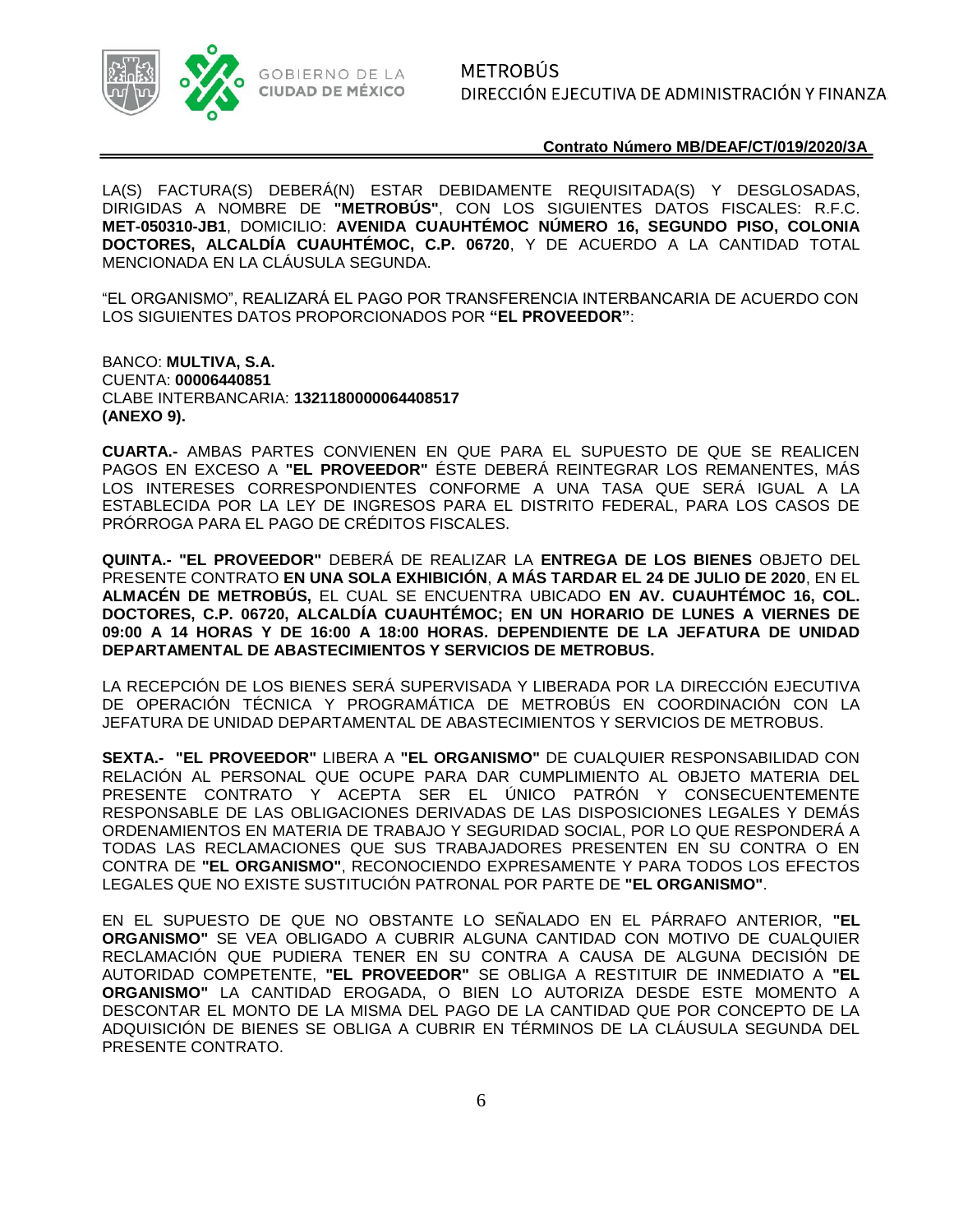

ASIMISMO **"EL PROVEEDOR"** MANIFIESTA QUE TODOS SUS TRABAJADORES SE ENCUENTRAN DEBIDAMENTE REGISTRADOS ANTE EL INSTITUTO MEXICANO DEL SEGURO SOCIAL (IMSS) Y QUE CUENTAN CON TODAS LAS PRESTACIONES DE SEGURIDAD SOCIAL ANTE DICHO INSTITUTO, PUDIENDO VERIFICAR ALEATORIAMENTE **"EL ORGANISMO"**, LA DEBIDA OBSERVANCIA A LO ANTES MENCIONADO, ASÍ COMO LOS MOVIMIENTOS DE ALTA DE LOS TRABAJADORES CON LOS CUALES PRESTE SUS SERVICIOS.

**SÉPTIMA.**- LA VIGENCIA DEL PRESENTE CONTRATO SERÁ DEL **23 DE JULIO AL 03 DE AGOSTO DE 2020**.

AMBAS PARTES CONVIENEN EN QUE "EL ORGANISMO", PODRÁ SIN RESPONSABILIDAD ALGUNA DAR POR TERMINADO ANTICIPADAMENTE EL PRESENTE CONTRATO.

**OCTAVA**.- **"EL PROVEEDOR"** SE OBLIGA A RESPONDER POR DEFECTOS Y VICIOS OCULTOS DE LOS BIENES OBJETO DEL CONTRATO Y POR CUALQUIER OTRA RESPONSABILIDAD EN QUE INCURRA, ASÍ COMO CUALQUIER DAÑO O PERJUICIO QUE SE CAUSE A **"EL ORGANISMO"**.

**NOVENA**.- **"EL PROVEEDOR" SE OBLIGA A ENTREGAR LAS 1800 PIEZAS DE GOGGLES EL DIA 24 DE JULIO DE 2020,** EN CASO CONTRARIO **"EL PROVEEDOR"** SE HARÁ ACREEDOR A UNA **PENA CONVENCIONAL DEL 0.5% POR CADA DÍA NATURAL DE ATRASO** CALCULADO SOBRE EL IMPORTE TOTAL DEL CONTRATO, SIN INCLUIR EL I.V.A., DE TAL MANERA QUE EL MONTO MÁXIMO DE LA PENA SERÁ AQUEL QUE IGUALE EL IMPORTE DE LA GARANTÍA DE CUMPLIMIENTO, SI SE IGUALA O SUPERA LA APLICACIÓN DEL PORCENTAJE SEÑALADO COMO PENA CONVENCIONAL **"EL ORGANISMO"**, PODRÁ RESCINDIR EL CONTRATO SIN NINGUNA RESPONSABILIDAD.

LAS PARTES CONVIENEN EN QUE **"EL ORGANISMO"** TENDRÁ LA FACULTAD DE SUPERVISAR EN TODO MOMENTO LOS BIENES QUE PROPORCIONE **"EL PROVEEDOR"**, CON EL OBJETO DE VERIFICAR LA CALIDAD DE LOS BIENES ENTREGADOS.

**DÉCIMA**.- EN CUMPLIMIENTO AL ARTÍCULO 75 DE LA LEY DE ADQUISICIONES PARA EL DISTRITO FEDERAL **"EL PROVEEDOR"**, PRESENTA EN ESTE ACTO GARANTÍA DE CUMPLIMIENTO DEL CONTRATO MEDIANTE FIANZA A FAVOR DE METROBÚS, POR EL 15% DEL MONTO MÁXIMO DEL CONTRATO (SIN INCLUIR EL I.V.A.), CON UNA VIGENCIA DESDE SU EXPEDICIÓN Y HASTA EL TÉRMINO DE LAS OBLIGACIONES DEL CONTRATO, A FIN DE GARANTIZAR EL CUMPLIMIENTO DE TODAS Y CADA UNA DE LAS OBLIGACIONES CONTRAÍDAS EN EL PRESENTE INSTRUMENTO.

LA FIANZA DEBERÁ CONTENER LAS SIGUIENTES DECLARACIONES EXPRESAS:

- **A.** QUE GARANTIZA EL CUMPLIMIENTO DE TODAS Y CADA UNA DE LAS OBLIGACIONES DEL CONTRATO.
- **B.** QUE SU VIGENCIA ABARCA DESDE SU EXPEDICIÓN Y HASTA EL CUMPLIMIENTO DEL CONTRATO.
- **C.** QUE SE EXPIDE POR EL 15% DEL MONTO DEL CONTRATO ANTES DE IMPUESTOS.
- **D.** QUE SE OTORGA EN TÉRMINOS DEL CONTRATO QUE SE CITA.
- **E.** QUE EN CASO DE QUE EL CONTRATO SEA PRORROGADO LA FIANZA QUEDA AUTOMÁTICAMENTE PRORROGADA.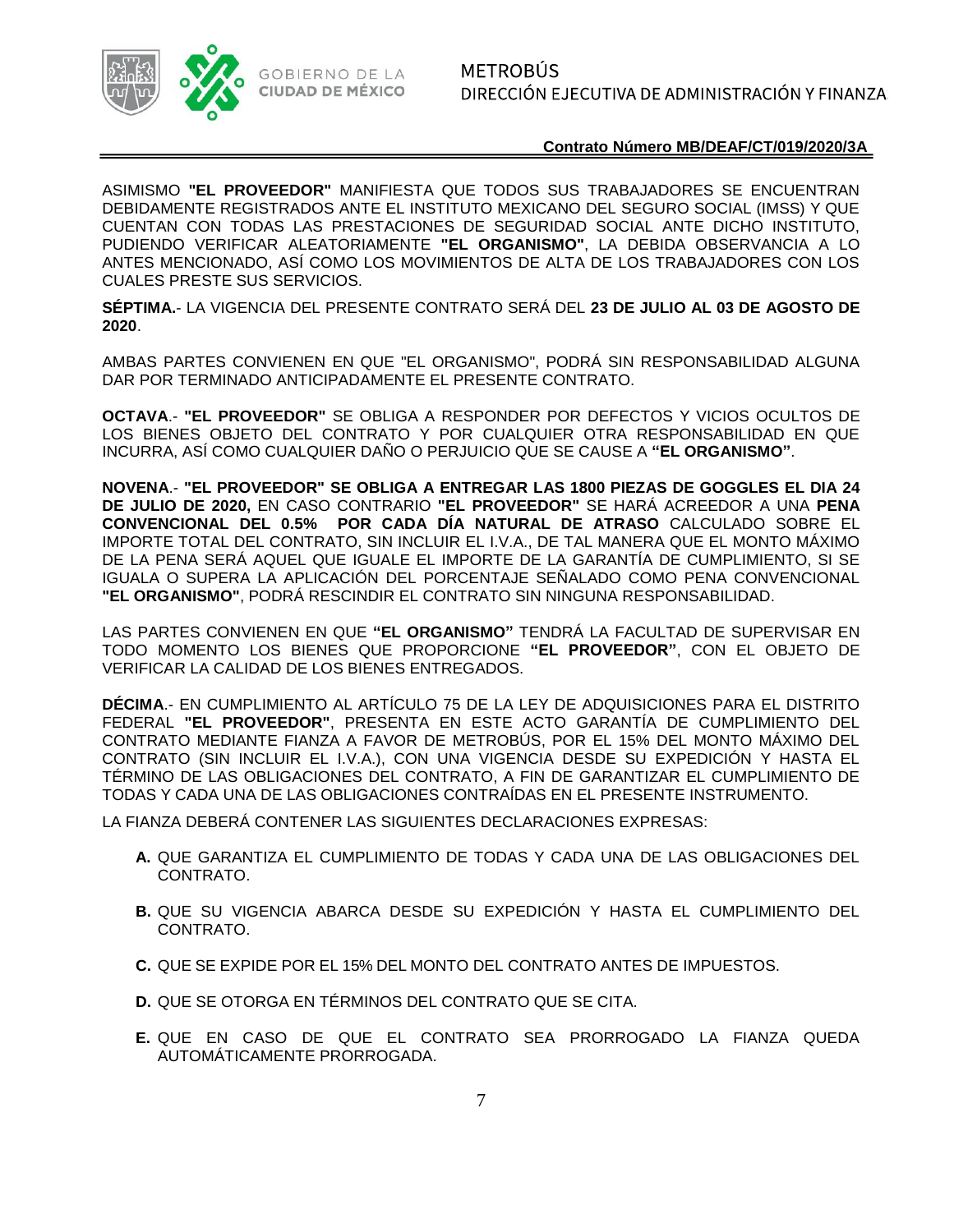

- **F.** QUE LA INSTITUCIÓN AFIANZADORA ACEPTA SOMETERSE A LO PRECEPTUADO EN LOS ARTÍCULOS 178 Y 282 DE LA LEY DE INSTITUCIONES DE SEGUROS Y FIANZAS, POR LO QUE RENUNCIA AL DERECHO CONTENIDO EN EL ARTÍCULO 179 DE LA CITADA LEY.
- **G.** QUE PARA SER CANCELADA SERÁ REQUISITO INDISPENSABLE LA CONFORMIDAD POR ESCRITO DEL METROBÚS.

**DÉCIMA PRIMERA**.- **"EL PROVEEDOR"** SE OBLIGA A NO CEDER, TRASPASAR O SUBCONTRATAR LOS DERECHOS Y OBLIGACIONES DERIVADOS DEL PRESENTE CONTRATO Y EN CASO DE HACERLO SERÁ CONSIDERADO CAUSA DE RESCISIÓN.

**DÉCIMA SEGUNDA**.- LA FALTA DE OBSERVANCIA Y CUMPLIMIENTO DEL CONTENIDO DEL PRESENTE CONTRATO POR PARTE DE **"EL PROVEEDOR"** FACULTA EXPRESAMENTE A **"EL ORGANISMO"** PARA DARLO POR RESCINDIDO Y A APLICAR LAS PENAS QUE POR INCUMPLIMIENTO SE HAGA ACREEDOR **"EL PROVEEDOR"**.

**DÉCIMA TERCERA**.- EN TÉRMINOS DEL ARTÍCULO 42 DE LA LEY DE ADQUISICIONES PARA EL DISTRITO FEDERAL, LAS PARTES ACEPTAN QUE SI **"EL ORGANISMO"**, CONSIDERA QUE **"EL PROVEEDOR"** HA INCURRIDO EN ALGUNA DE LAS CAUSAS DE RESCISIÓN QUE SE CONSIGNAN EN ESTE DOCUMENTO, PODRÁ DECRETAR LA RESCISIÓN DEL MISMO QUE OPERARA DE PLENO DERECHO Y SIN RESPONSABILIDAD PARA **"EL ORGANISMO"**, EN TAL SENTIDO **"EL ORGANISMO",** RESCINDIRÁ EL CONTRATO POR CUALQUIERA DE LAS CAUSAS QUE A CONTINUACIÓN SE SEÑALAN:

- **1.** SI **"EL PROVEEDOR"** NO CUMPLE CON LA ENTREGA DE LOS BIENES DENTRO DEL PLAZO SEÑALADO EN EL PRESENTE CONTRATO.
- **2.** SI **"EL PROVEEDOR"** NO CUMPLE CON LOS ESPECIFICACIONES DE LOS BIENES INDICADAS EN EL PRESENTE INSTRUMENTO.
- **3.** SI **"EL PROVEEDOR"** SUBCONTRATA CEDE O TRASPASA EN FORMA TOTAL O PARCIAL LOS DERECHOS DERIVADOS DEL PRESENTE CONTRATO.
- **4.** EN GENERAL POR CUALQUIER OTRA CAUSA IMPUTABLE A **"EL PROVEEDOR"** QUE LESIONE LOS INTERESES DE **"LA CONTRATANTE"**.
- **5.** SI **"EL PROVEEDOR"** ES DECLARADO EN CONCURSO MERCANTIL.

**DÉCIMA CUARTA**.- AMBAS PARTES CONVIENEN QUE LA TERMINACIÓN ANTICIPADA DEL PRESENTE CONTRATO, LA SUSPENSIÓN TEMPORAL O DEFINITIVA DEL MISMO, YA SEA DE COMÚN ACUERDO O POR CASO FORTUITO O FUERZA MAYOR, SERÁ SIN RESPONSABILIDAD ALGUNA PARA **"EL ORGANISMO".**

**DÉCIMA QUINTA.-** PARA TODO LO RELACIONADO CON LA INTERPRETACIÓN, CUMPLIMIENTO Y EJECUCIÓN DE LAS OBLIGACIONES DERIVADAS DEL PRESENTE CONTRATO, AMBAS PARTES SE SOMETEN A LA JURISDICCIÓN DE LOS TRIBUNALES COMPETENTES DE LA CIUDAD DE MÉXICO, RENUNCIANDO A CUALQUIER FUERO QUE POR RAZÓN DE SUS DOMICILIOS U OTRA CIRCUNSTANCIA PUDIERA CORRESPONDERLES EN EL FUTURO.

## **DECIMA SEXTA.- DOMICILIO Y DATOS DE AMBAS PARTES:**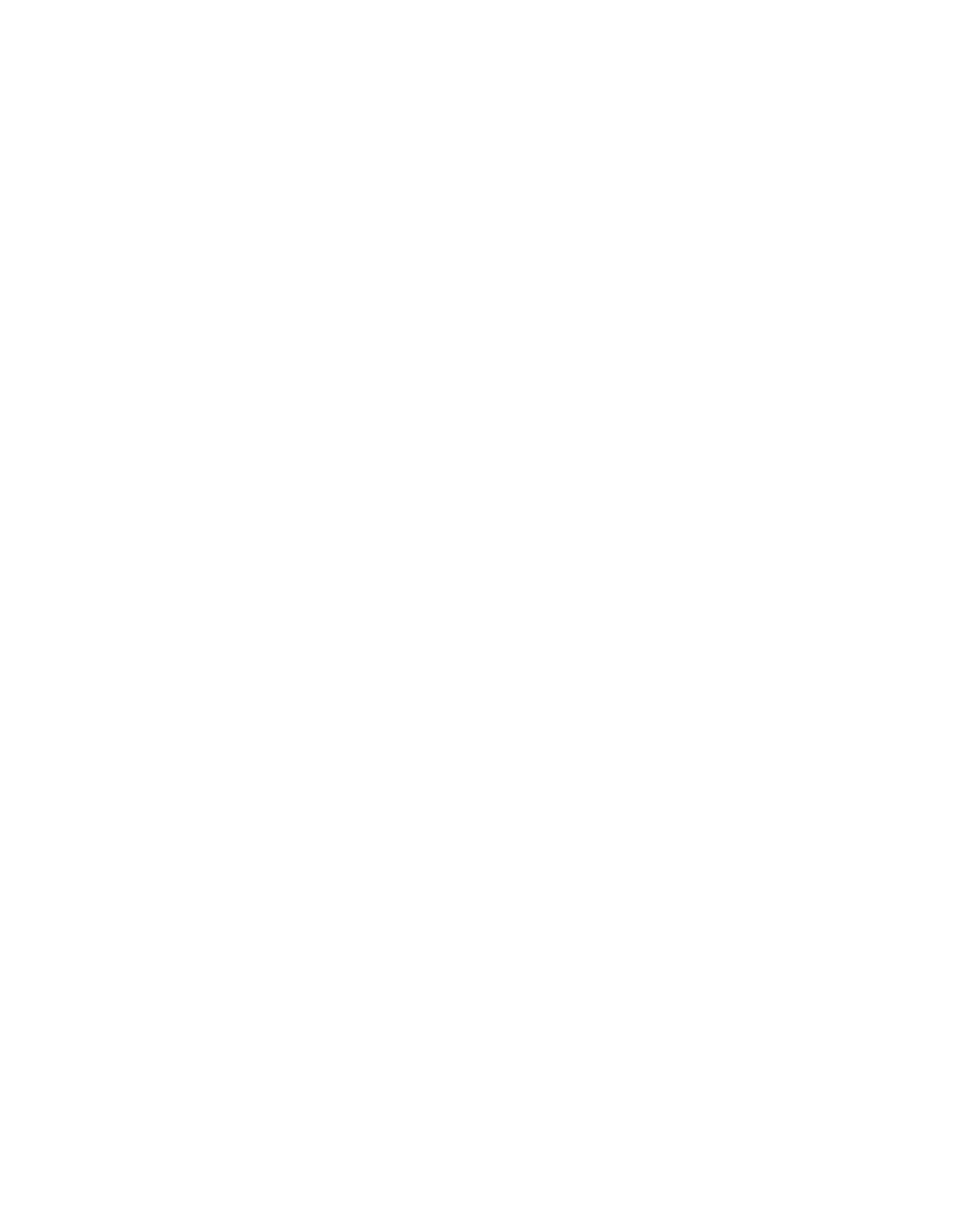

**METROBÚS** DIRECCIÓN EJECUTIVA DE ADMINISTRACIÓN Y FINANZA:

**Contrato Número MB/DEAF/CT/019/2020/3A**

## **DIRECTORA EJECUTIVA DE ADMINISTRACIÓN Y FINANZAS**

## **DIRECTORA EJECUTIVA DE ASUNTOS JURÍDICOS**

FIRMA REALIZADA CON UN CERTIFICADO VALIDADO POR UNA LIGA POR FIRMAMEX PARA: pbecerra@metrobus.cdmx.gob.mx

\_\_\_\_\_\_\_\_\_\_\_\_\_\_\_\_\_\_\_\_\_\_\_\_\_\_\_\_\_\_\_\_\_\_\_\_\_\_ **LIC. DANIELA MARTÍNEZ BERNÁLDEZ**

\_\_\_\_\_\_\_\_\_\_\_\_\_\_\_\_\_\_\_\_\_\_\_\_\_\_\_\_\_\_\_\_\_\_\_\_\_\_\_ **LIC. MARÍA PATRICIA BECERRA SALAZAR**

**DIRECTOR EJECUTIVO DE OPERACIÓN TÉCNICA Y PROGRAMÁTICA**

**DIRECTORA DE FINANZAS** 

\_\_\_\_\_\_\_\_\_\_\_\_\_\_\_\_\_\_\_\_\_\_\_\_\_\_\_\_\_\_\_\_\_\_\_\_\_\_ **LIC. RICARDO DELGADO REYNOSO**

\_\_\_\_\_\_\_\_\_\_\_\_\_\_\_\_\_\_\_\_\_\_\_\_\_\_\_\_\_\_\_\_\_\_\_\_\_\_ **LIC. NADIA LIZBETH VELARDE TAMARIZ Vo. Bo. PRESUPUESTAL**

**JEFE DE LA UNIDAD DEPARTAMENTAL DE COMPRAS Y CONTROL DE MATERIALES** 

**JEFE DE LA UNIDAD DEPARTAMENTAL DE ABASTECIMIENTOS Y SERVICIOS**

\_\_\_\_\_\_\_\_\_\_\_\_\_\_\_\_\_\_\_\_\_\_\_\_\_\_\_\_\_\_\_\_\_\_\_\_\_\_ **LIC. EDUARDO DOMÍNGUEZ ARGUETA**

\_\_\_\_\_\_\_\_\_\_\_\_\_\_\_\_\_\_\_\_\_\_\_\_\_\_\_\_\_\_\_\_\_\_\_\_\_\_ **ING. VICTOR EMILIO GARCÍA MÉNDEZ** 

LAS FIRMAS QUE ANTECEDEN, CORRESPONDEN AL CONTRATO NÚMERO **MB/DEAF/CT/019/2020/3A**, CELEBRADO ENTRE **METROBÚS Y (TABSA) TANQUES DEL BAJIO, S.A. DE C.V.,** REFERENTE A LA **"ADQUISICIÓN DE 1800 (UN MIL OCHOCIENTOS) GOGGLES PARA METROBUS",** FORMALIZADO EL **23 DE JULIO DE 2020.**